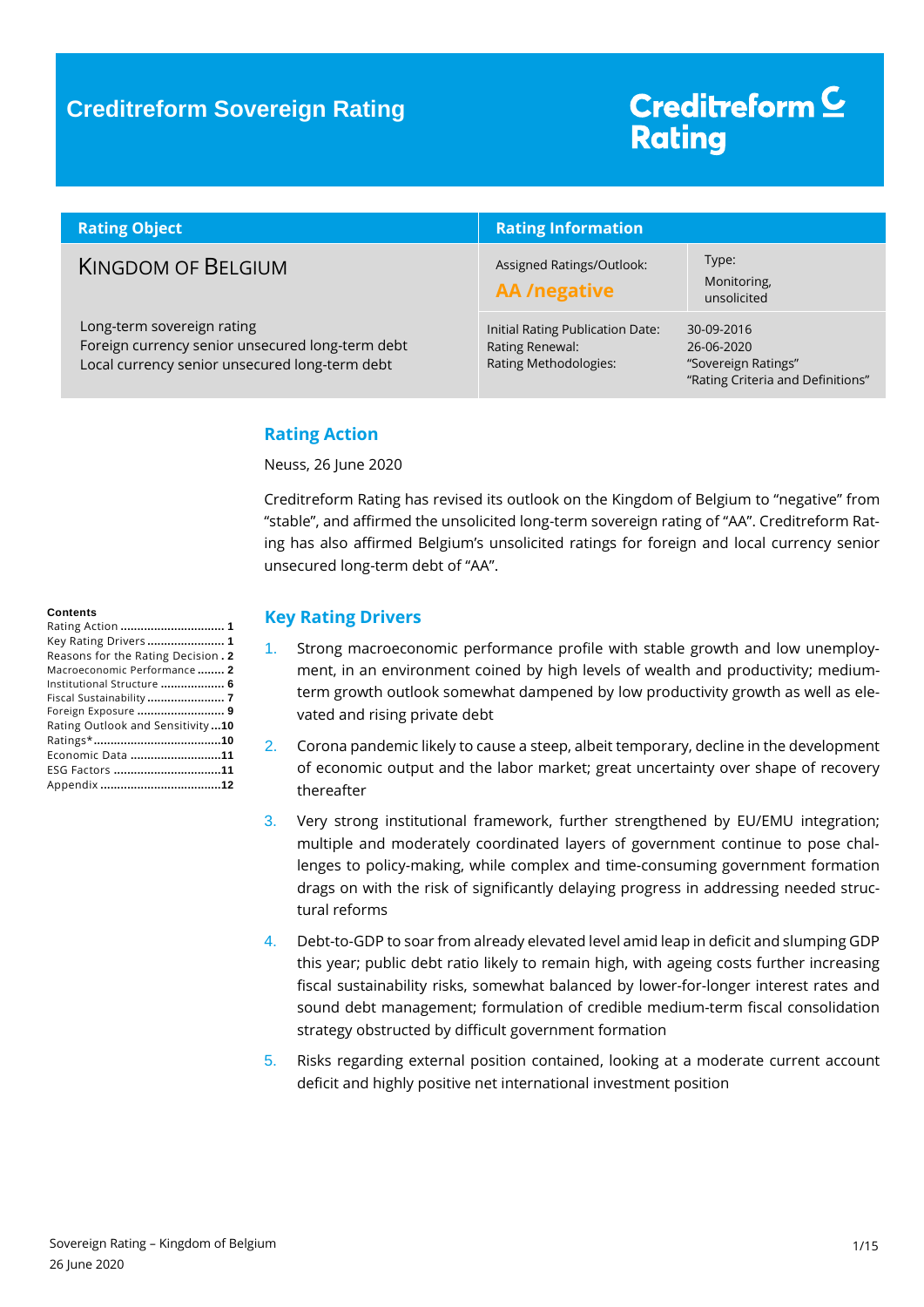### <span id="page-1-0"></span>**Reasons for the Rating Decision**

Creditreform Rating has revised its outlook on the Kingdom of Belgium from stable to negative, reflecting

- (i) rising fiscal sustainability risks due to rising debt levels from an already elevated starting point, further buttressed by prospectively challenging medium-term consolidation of public finances in the context of a complex and challenging political governance framework;
- (ii) materially altered economic prospects amid plummeting GDP growth, and our expectation of an only gradual return to a new normal, also creating an unfavorable backdrop for the sovereign's public finances;
- (iii) concerns over a possible protracted period of a political gridlock which entails the risk that structural bottlenecks may become more entrenched if policy-makers need a longer time span to agree on and implement necessary reforms

### <span id="page-1-1"></span>Macroeconomic Performance

A favorable macroeconomic performance profile featuring high levels of wealth and productivity, along with stable growth and low unemployment over the last few years, continues to support Belgium's credit rating. These considerations are somewhat balanced by low productivity growth as well as elevated and rising private debt, dampening our expectations regarding medium-term growth to some extent. Covid-19 will cause a severe, albeit temporary, dent in the development of economic output and the labor market, but the magnitude remains subject to great uncertainty.

The Belgian economy has grown by an annual average of 1.7% since 2014. Last year, real GDP growth came in at a relatively robust 1.4% (2018: 1.5%), still driven by domestic demand, although to a lesser extent than in the preceding year. Moreover, contrary to the prior year, net exports did not detract from overall output expansion (+0.1 p.p.). As opposed to neighboring Germany, Belgium's industry was less hard-hit by the global manufacturing downturn due to its relatively high share of the less cyclical pharmaceutical and chemical industries. Given the favorable labor market development and the highest increase in purchasing power (2.5%) since 2007 (NBB data), also thanks to automatic wage indexation, private consumption picked up throughout last year. While for 2019 overall consumption growth moderated to 1.1% (2018: 1.5%), Q4-19 saw the growth rate rise to 1.8%. Gross fixed capital formation lost steam last year (3.2% vs. 4.0% in 2018), in an environment characterized by Brexit uncertainty and global trade tensions, which among other things affected growth of investment in machinery and equipment. Buoyed by vivid investment in dwellings, reflecting strong dynamics in the residential real estate market, growth of total construction investment held up more strongly. With overall moderating domestic demand, import growth more than halved to 1.0% (2018: 2.1%), whereas export growth posted a lackluster 1.1% (2018: 1.2%). Inventories meanwhile posed a drag on GDP growth (-0.4 p.p.).

As regards the labor market, we observe that Belgium's unemployment rate fell further to a record-low 5.2% in Q4-19 (Q4-18: 5.8%), thus remaining well below the euro area average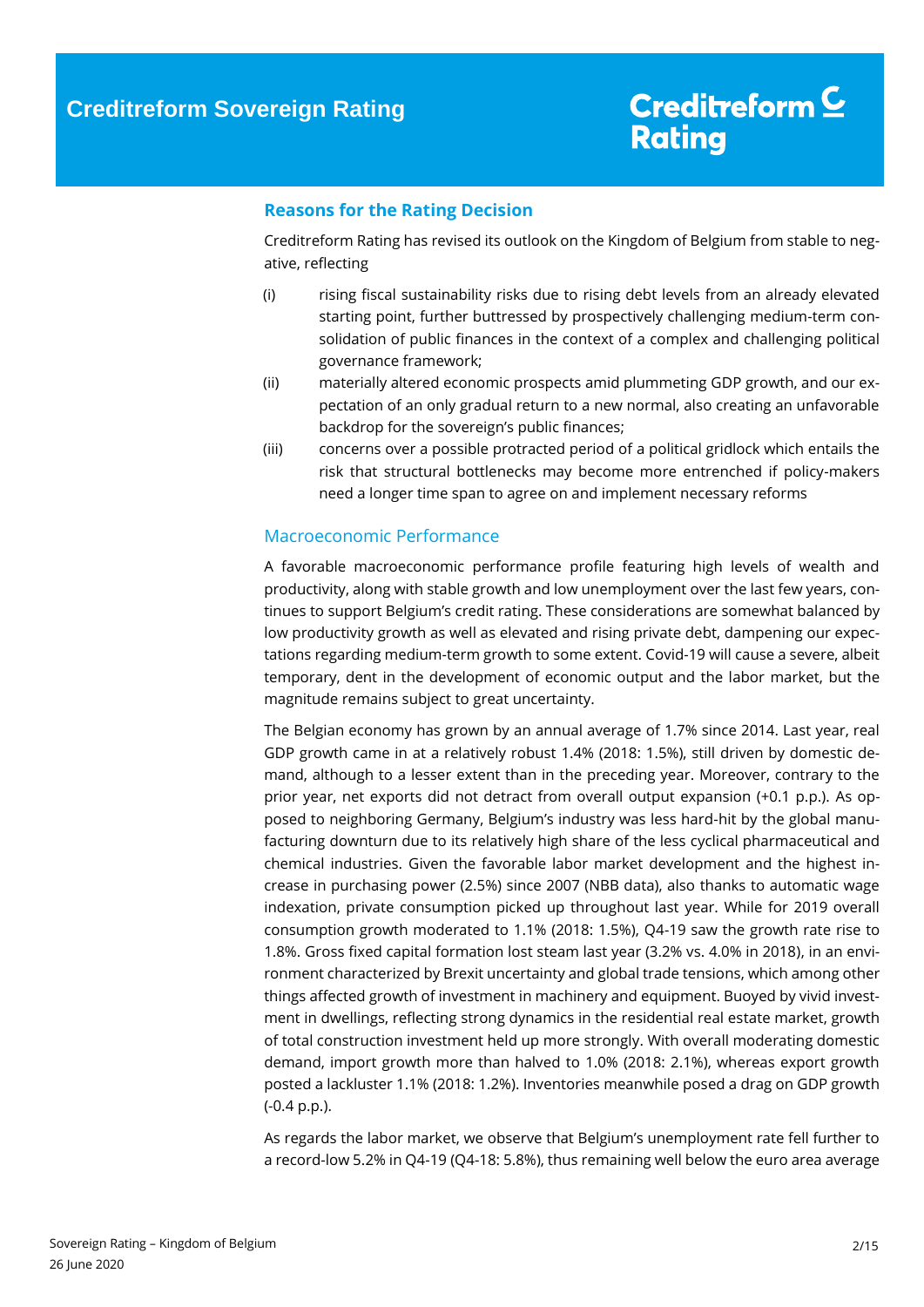(Q4-19: 7.3%). Employment growth also exceeded the euro area's job creation rate, and defied the euro area trend by accelerating to 1.6% (2018: 1.4%). Sectors including trade, accommodation and food as well as professional, scientific and technical activities, together accounting for just over 40% of total employment, saw comparatively stronger job creation. More structurally, labor participation (15-64y), despite having risen by 1.4 p.p. since 2016, remains significantly below that of the euro area (69.0% vs. 73.7%), with especially elderly and young people displaying lower participation rates.

In the wake of the Covid-19 pandemic and measures taken to suppress the spread of the virus, the overall economic situation is set to see a drastic deterioration in 2020. Real GDP will very likely register a sharp contraction, and unemployment should rise markedly. Wideranging restrictions to public life and to business activities amid a lockdown from 18 March saw the economic output plummet by 2.5% y-o-y in Q1 (EA-19: -3.1%). Private consumption fell by 4.8% as non-essential shops, cafes and restaurants were closed. As the decrease in imports was more pronounced than that of exports, net exports made a positive growth contribution.

In response to the corona crisis, the government in March presented its Federal Plan for Social and Economic Protection, of which the first two parts were activated on 6 and 20 March, involving a series of measures to support employees, the self-employed and faltering companies. Direct federal measures included aid to the health system, direct financial assistance for smaller enterprises, deferrals of tax and social security payments, as well as financing of temporary unemployment due to corona force majeure. The government, furthermore, initially provided loan guarantees for new bridge loans to business and self-employed, provided these were financially healthy prior to the Covid-19 outbreak. Together with direct measures on the regional level, the initial joint government package added up to approx. EUR 62.1bn.

At the beginning of June, further measures as a third part of the Plan were approved, geared towards aiding households' purchasing power, activity and employment in the coming months and partly extending already existing measures. Additional measures followed on 13 June, among other things to encourage investment e.g. via an increase in the tax relief on business investment, but also including e.g. enhanced deductibility of events-related cost, as well as enhancements to the temporary unemployment scheme and to parental leave.

The government's course has been flanked by the European Central Bank (ECB) which, at its monetary policy meeting in June, stepped up its initial Pandemic Emergency Purchase Program (PEPP) by EUR 600bn to EUR 1,350bn and extended it to at least end of June 2021. Also, the ECB announced reinvestments of maturing principal payments from securities purchased under PEPP until at least the end of 2022. The additional envelope of EUR 120bn to the APP until the end of the year, as already announced in March, remains in place, as do a number of measures to ensure liquidity to the banking sector, a comprehensive set of collateral measures to mitigate the tightening of financial conditions across the euro area, and measures to temporarily mitigate the effect of rating downgrades on counterparties' collateral availability. As for macroprudential action, the National Bank of Belgium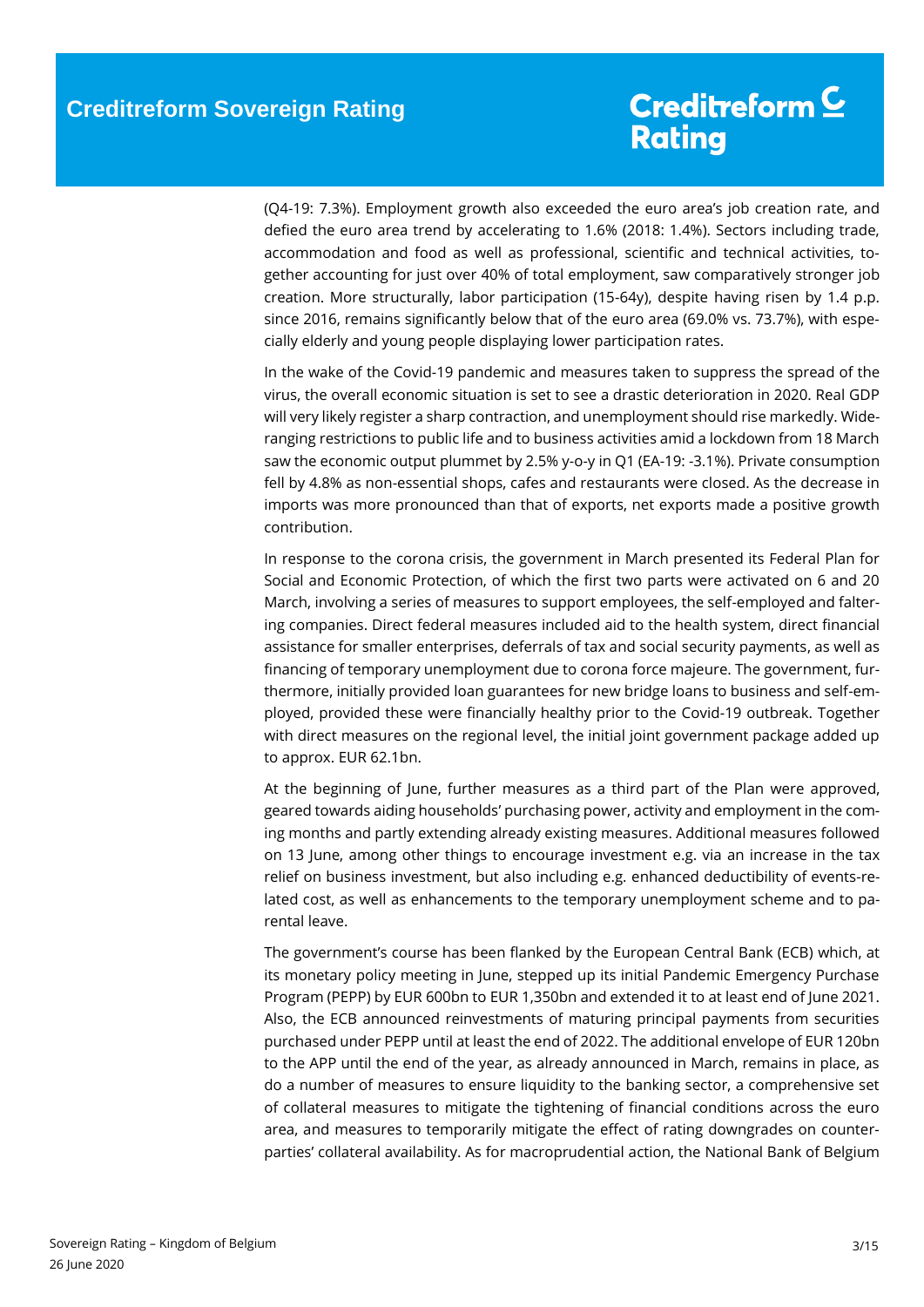(NBB) has fully released the countercyclical capital buffer to provide some relief to the Belgian banking sector.

With a gradual winding down of confinement measures beginning only in early May following seven weeks of confinement, we expect Q2 to bear the brunt of the negative economic consequences. NBB estimates at the beginning of June were for GDP to slump by 16% in this quarter. Looking ahead, supported by the range of emergency measures to sustain health, employment, and incomes, as well as liquidity to enterprises and the envisaged stimulus to encourage consumption and investment, we expect GDP to rebound in the second half of the year.

Private consumption should bounce back to some extent, cushioned by automatic stabilizers and temporary unemployment due to force majeure that should allow many companies to retain staff. According to Statbel, the number of temporarily unemployed rose from 6,000 in February to 588,000 in April. Nevertheless, unemployment should rise markedly, also against the backdrop of a higher number of inevitable insolvencies, and households should be inclined to increase their precautionary savings given the highly uncertain outlook. Consumer confidence recovered somewhat from the declines in March and April, but remains at a very low level.

Gross fixed capital formation will also be hampered by the extreme uncertainty as well as by lower global demand this year, along with disruptions to supply chains as waves of infections and related confinement measures ripple through other countries. A further source of uncertainty is the difficult negotiations over the future relationship between the UK and the EU. While the financing environment should remain supportive thanks to extensive monetary policy and government support, many companies may be reluctant to embark on bigger projects at the current stage. Sentiment indicators seem to point to a somewhat mixed picture, but generally suggest that a number of industries are past the trough. Whilst survey data suggests that 50% of the companies may push back investment decisions indefinitely, NBB's business confidence indicator rose slightly to -34.4 in May, from April's all-time low at -36.1, led by business-related services.

Belgium as a trade hub, mirrored by its high degree of trade openness (163.3% of GDP in 2019), remains sensitive to declines in external demand. With Germany, France, and the Netherlands being the destination for almost 43% of Belgian exports in 2018, the strong declines in Q1 GDP, particularly drastic in France, do not bode well. We thus expect a steep fall in exports, resulting in a moderately negative contribution from net trade this year, as imports are also set to decline considerably, compounded by the slump in domestic demand. Overall, we would cautiously estimate GDP to fall by about 9.5% in 2020, followed by a rebound of about 7.0% in 2021. Uncertainty around these forecasts remains unusually high.

Turning to more structural aspects, Belgium's very high creditworthiness remains underscored by the country's high prosperity, as reflected in a relatively high per-capita income. With an estimated USD 49,529 (PPP, 2019), the Kingdom exhibits the second-highest level after Austria among our AA-rated sovereigns. A high productivity level, boosted by sectors such as pharmaceuticals and chemicals, contributes to the country's large wealth. In terms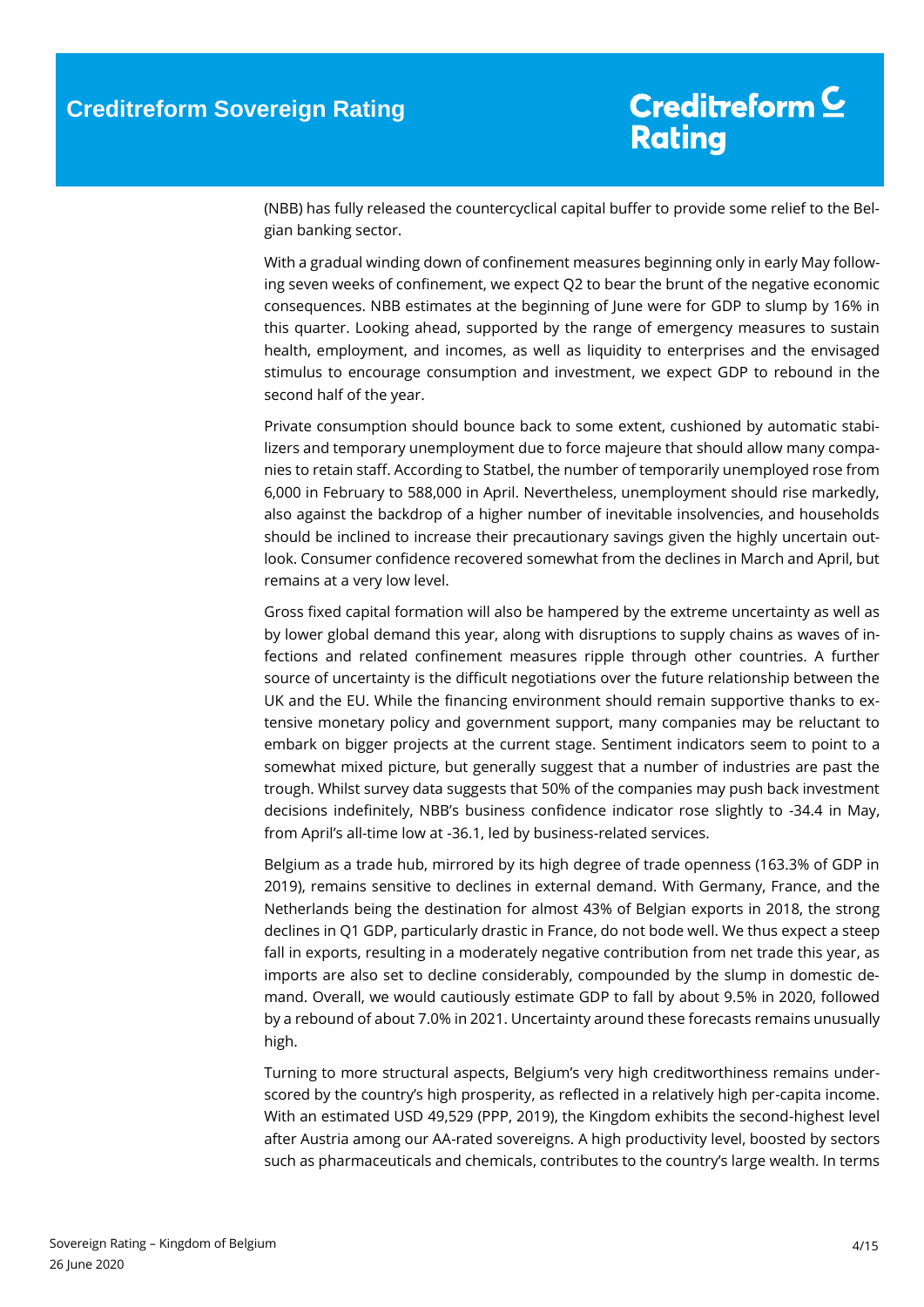of nominal labor productivity per person, Belgium posted 29.2% above the EU-27 level in 2018, third after Ireland and Luxembourg. This being said, we note that growth in labor productivity per person has remained well below euro area levels over recent years (0.2% vs. EA 1.3%, 2019 compared to 2016), thus negatively affecting the country's competitiveness and potentially impairing its macroeconomic performance going forward. The recently established National Productivity Council, which started its work in May 2019, echoes the importance of tackling this issue in its first annual report.

Belgium's disappointing productivity growth is partly due to the economy's relatively high concentration on services, which accounted for 78.2% of total gross value added (GVA) in Q4-19, thereby noticeably exceeding the euro area's reading (73.7%). More country-specific factors, according to OECD, include weaknesses in technology diffusion, low business dynamism, and the burden of overly heavy product market regulation. To some extent, labor shortages also play a role, which would serve as a reminder for the need to enhance labor mobility and to foster re- and upskilling. The fact that Belgium displays one of the highest vacancy rates in the euro area, suggesting mismatches in skill supply and demand, adds emphasis to this notion. In this context, we also recall that, while Belgium's labor tax wedge has come down slightly over the last few years, it still remained the highest in the OECD in 2019 (average earners).

In the same vein, we observe that total factor productivity has more or less stalled over the last few years, slightly falling in 2019 (-0.4%), with estimates suggesting that it will decline stronger than in the euro area in 2020 (AMECO data). A similar picture emerges examining the contribution of capital accumulation to potential growth, which continues to be weighed down by comparatively low public investment activity. At 2.6% of GDP (2019), Belgium's public investment ratio remains below that of the euro area (2.8%).

That said, we are aware that the Belgian authorities, across all layers of government, are firmly committed to increasing investment in a bid to support the country's energy and environmental transition, e.g. via the Energy Transition Fund which is to provide an annual amount of EUR 20bn for this purpose. Investment in sustainable transport to help alleviate congestion and foster electric mobility are part of the plan, currently visible in extensive rail works around the capital, as is investment in renewable power generation and smart grids. We also gather that there are a number of initiatives to foster digitization and innovation with joint investment on the federal and regional levels.

Looking at the country's cost competitiveness, there are mixed signals. Mainly due to subdued real compensation per employee, mirroring the government's efforts to keep wages in check, real unit labor cost developments over the last three years compare favorably against important trading partners such as Germany and the UK, but still unfavorably against France and the Netherlands. At the same time, Belgium's global export market share, which had been broadly stable at about 1.80% between 2012 and 2018, masked losses as regards the export market share in services (2.38 to 2.14% in 2012-18), and edged down to 1.76% in 2019.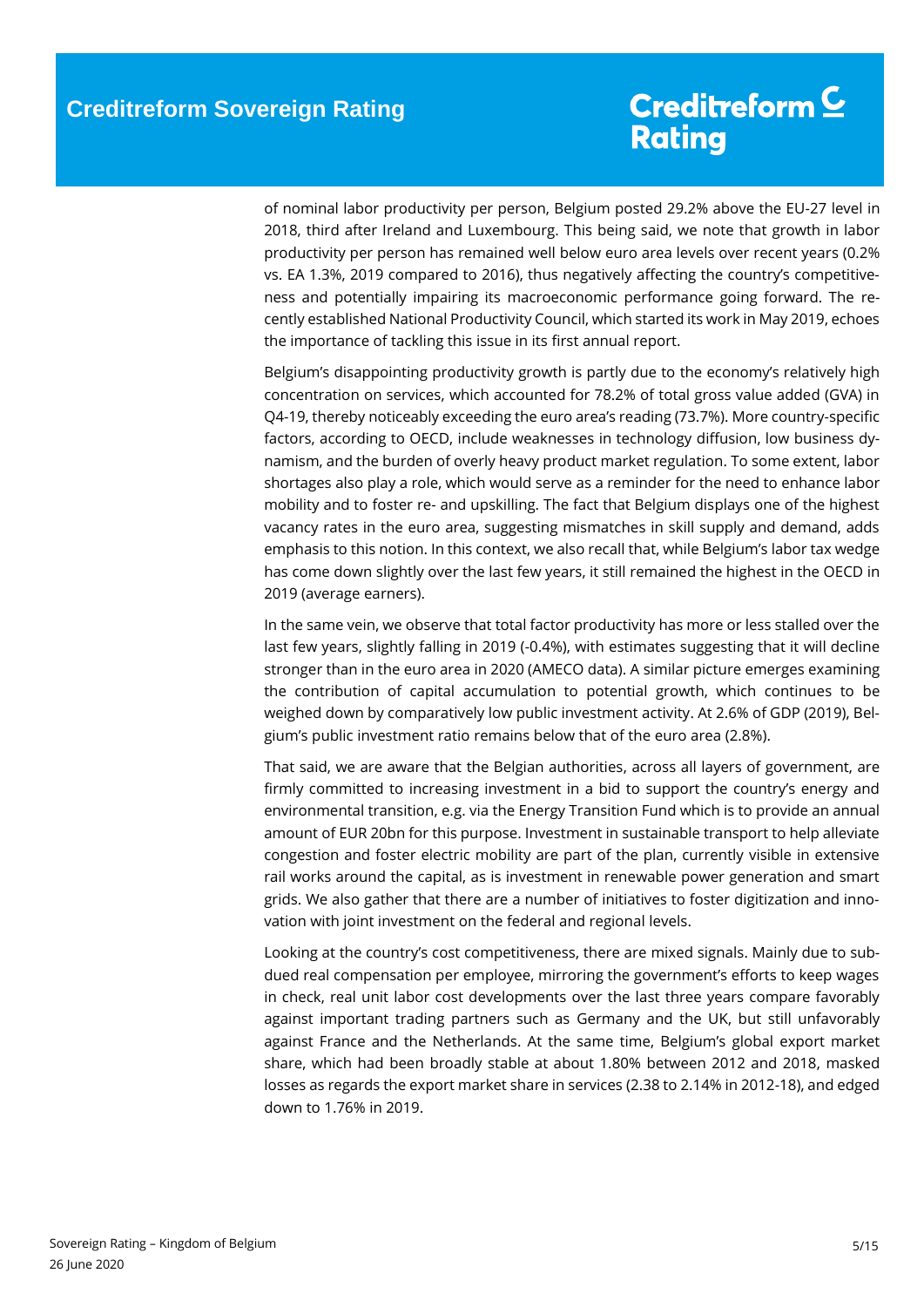Further to Belgium's non-cost competitiveness, drawing on the latest World Bank's Ease of Doing Business ranking, we note that the Kingdom slipped one rank, to 46 out of 190, remaining the weakest among its AA-peers in our rating universe, hence further strengthening the case for productivity-enhancing reforms. Registering property remains particularly arduous, while relatively high taxes and the administrative burden around paying taxes also poses challenges. Concurrently, Belgium dropped one rank in the World Economic Forum's (WEF) latest edition of the Global Competitiveness Report, to 22nd out of 141 economies. With that, the country remains more or less on par with the median of our AA-rated countries and above the euro area median (30). Weaknesses are perceived when it comes to ICT adoption, an area in which the country is placed only in the 47th position, and labor market flexibility. Moreover, limited domestic competition continues to weigh on product markets.

We note that macro-financial vulnerabilities linked to high private indebtedness, in a context of brisk credit growth and apparently stretched residential property valuations, remain elevated (see below). Non-financial corporations' debt stood at 124.2% of GDP in Q4-19, slightly down from 125.4% in Q4-18; however, it has to be stressed that a notable share of this consists of cross-border intra-group lending. By the same token, we continue to follow the development of household indebtedness closely, as household debt measured against disposable income has been on a longer-term upward trajectory, and in Q4-19 hit a comparatively high 106.1% (Q4-18: 104.1%).

### <span id="page-5-0"></span>Institutional Structure

We continue to regard the sovereign's high-quality institutional framework as a credit strength. Our favorable assessment is further buttressed by the wide-ranging benefits the country as a small, open economy can derive from its deep integration into EU and the euro area, as illustrated by respective intra-EU shares of 70.5% in goods trade and 71.1% regarding trade in services. Moreover, the capital enjoys a prominent international role in being the long-standing host to the headquarters of major EU institutions as well as NATO. In our assessment we have to weigh these strengths up against Belgium's complex political governance structure and the risk that the political gridlock may hamper reform efforts, implying that structural impediments could become more entrenched.

As to our preferred gauges for good governance - the World Bank's Worldwide Governance Indicators (WGIs) - we note that Belgium continues to display a somewhat mixed picture. With a view to the quality of policy formulation and implementation (i.e. government effectiveness), the country is on par with the euro area median (rank 35 out of 209 economies), while faring significantly better in voice and accountability (13 vs. EA median of 25) and control of corruption (21 vs. EA median of 41), but lagging behind in terms of political stability (86 vs. EU median of 56). The latter is partly the result of a system of multiple layers of government, as the strong identities of three regions and three communities are catered for in a decentralized system, which renders policymaking complex, often time consuming and potentially inefficient.

In this context, Belgium continues to be governed by a caretaker administration. While lengthy government formations are not unusual in Belgium, recalling that it took a record-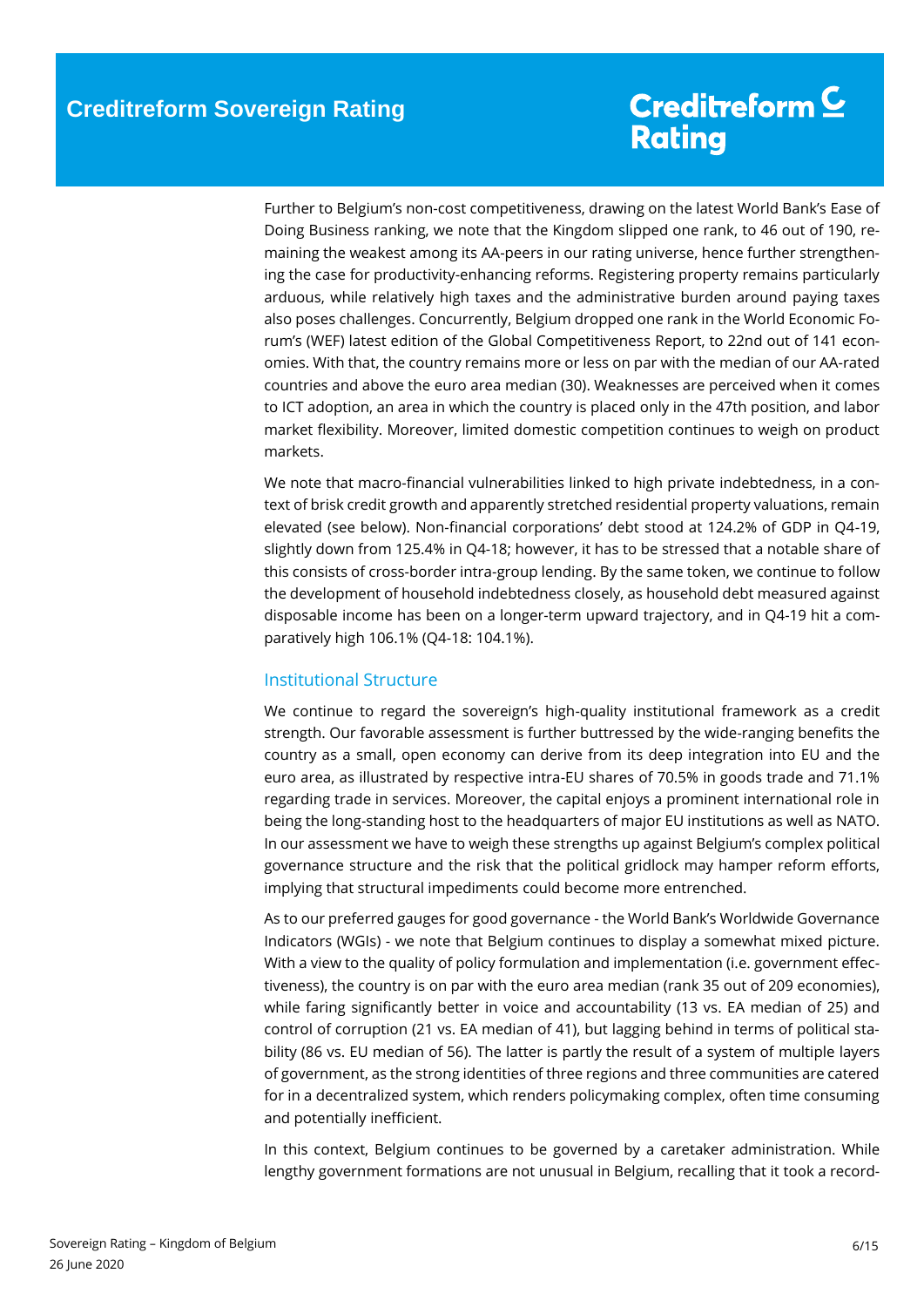breaking 541 days after the election in 2010 to form a government, the political gridlock following the May 2019 election continues to drag on, as it has proved impossible to form a majority-backed federal government so far. When the corona pandemic struck in March, most of the opposition parties thus agreed to grant 'power of attorney' to the caretaker minority government (Francophone and Flemish liberals and Flemish Christian Democrats) - led by francophone liberal Sophie Wilmes and in place until October - to manage the corona crisis. While we acknowledge the extraordinary circumstances and cohesion as regards the emergency measures taken to prevent a longer-lasting economic slump, we remain wary as far as the need to address medium-term challenges to economic growth and competitiveness is concerned. We think that the consensus necessary for decisive reform action could be jeopardized against the challenging political backdrop, which could be compounded by the need to reduce extensive public debt following the most acute phase of the Covid-19 pandemic. We therefore also see a tail risk of increasing regional/communal disparities.

### <span id="page-6-0"></span>Fiscal Sustainability

A high, although declining, debt level and repeated fiscal slippage in the past continue to weigh on our assessment of Belgium's fiscal sustainability, along with contingencies owing to age-related costs and a government with only a temporary and specific mandate to manage public finances. Due to the pandemic and the related economic fallout, which will have public debt levels shoot up in the short term, risks to fiscal sustainability have risen significantly, although they are somewhat mitigated by a favorable debt profile and low financing costs, which will presumably remain in place for the foreseeable future.

After having narrowed to below 1.0% of GDP in 2017/18, mainly thanks to solid economic growth and increasing revenues, Belgium's general government deficit widened significantly to 1.9% of GDP in 2019. Total government revenue only rose by 0.8% (2018: 3.4%) last year, partly due to past reforms to corporate and labor taxation, which contributed to a 10.4% decline in the corporate tax intake (2018: +9.0%) and a 1.1% drop in personal income tax revenues (2018: +2.3%). The 2019 decline in corporate tax receipts followed strong increases in light of incentivized advance tax payments. Net social contributions grew stronger compared to the preceding year (3.2% vs. 2.2% in 2018). Meanwhile, general government expenditure increased by 3.0% (2018: 3.7%) amid an accelerated rise in social benefits (3.8%, 2018: 3.3%) and compensation of employees (3.1%, 2018: 2.6%). We note that these components remain high in a European comparison, putting constraints on spending flexibility.

In 2020, Belgium's deficit is set to see a massive increase in view of the Covid-19-related emergency measures, receding revenue, and activated automatic stabilizers amid the selfinduced economic slump. In an initial response to the pandemic, a package for companies was introduced at the joint government level, consisting of EUR 10.19bn euro in budgetary affecting measures and EUR 51.9bn euro in guarantees for all new bank loans and credit lines with a maximum maturity of 12 months. The discretionary spending includes, as mentioned further above, support to the health system, temporary unemployment measures,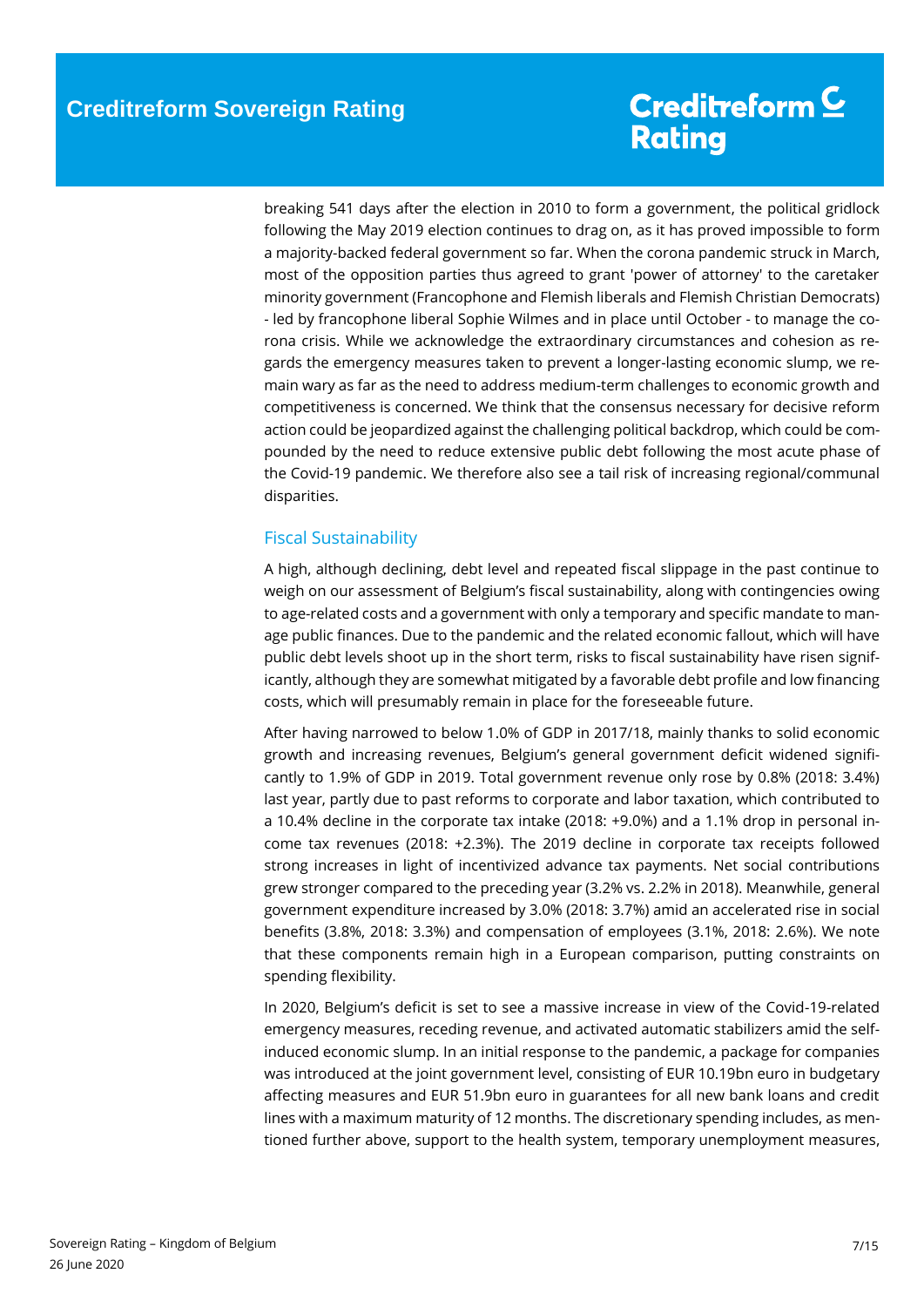and benefit increases, among other things. As described, these initial measures were extended and/or supplemented in June, thus adding to deteriorating public finances.

Prior to the virus outbreak, we already expected a rather expansionary fiscal stance for 2020, with the headline deficit to rise to 2.3% of GDP and a deterioration in the structural balance. Given the dramatic changes since then, we now assume that the general government deficit will come in at approx. 9.8% of GDP. In the following year, the deficit should shrink considerably, based on our expectation of a GDP growth rebound and further unwinding of restrictions meant to safeguard people's health. Uncertainty around these assumptions remains substantial. Based on a June communication by the Belgian Debt Agency, gross funding requirements will increase to at least EUR 60.35bn this year, with net borrowing estimated at EUR 39.89bn – EUR 8.48bn more than reckoned in its April 2020 update.

Hence, recent events will inevitably have far-reaching consequences for the sovereign's debt level, which decreased from an intermediate peak of 107% of GDP in 2014 to a still elevated 98.6% in 2019. With that, Belgium still substantially exceeds the overall euro area debt level (84.1%) and posts highest among the AA-peers in our rating universe. To this end, it is also worth mentioning that Belgium exhibits a high debt-to-revenue ratio (2019: 196.1%). However, since we assume an ongoing benign interest rate environment thanks to the ECB's and other central banks' commitment to an accommodative monetary policy, risks related to sharp interest rate increases seem contained for the foreseeable future.

Against the backdrop of the economic damage caused by Covid-19 and the countermeasures announced so far, we would expect the debt-to-GDP ratio to skyrocket to about 116% in 2020, before falling back somewhat in the following year. The abovementioned guarantees would point to downside risks. To what extent and how quickly public debt will be consolidated once the crisis subsides seems highly uncertain, although we are aware of the remarkable success in consolidating public finances observed in 1999-2007 (115 to 87% of GDP). Moreover, new infection waves and a return to more restrictions cannot be ruled out as long as no tested vaccine is available.

We believe that medium-term risks to fiscal sustainability remain mitigated by Belgium's sound debt management and favorable debt affordability. The weighted average maturity of the country's debt portfolio reached a new peak at 9.81 years at the end of 2019. Thanks to the backdrop of continued low interest rates, interest payment in 2019 fell by another 2,9% to a relatively low 2.0% of GDP or 3.9% against total revenue. While borrowing requirements have strongly risen, we expect market rates to remain benign, as mentioned above.

Looking at other factors potentially posing challenges to public finances, risks for the country can be derived from an ageing population. Expenditure associated with ageing compares unfavorably with the EU (27.6% of GDP, EU median: 25.0%, 2016) and is expected to experience a relatively strong increase by 2030 (+2.1p.p. vs. +0.7p.p.), mainly driven by pension costs (EU Ageing Report). Having said that, the government has started to implement reforms to tackle old-age costs over the last few years, among other things by tightening conditions for early retirement and the introduction of supplementary pension schemes.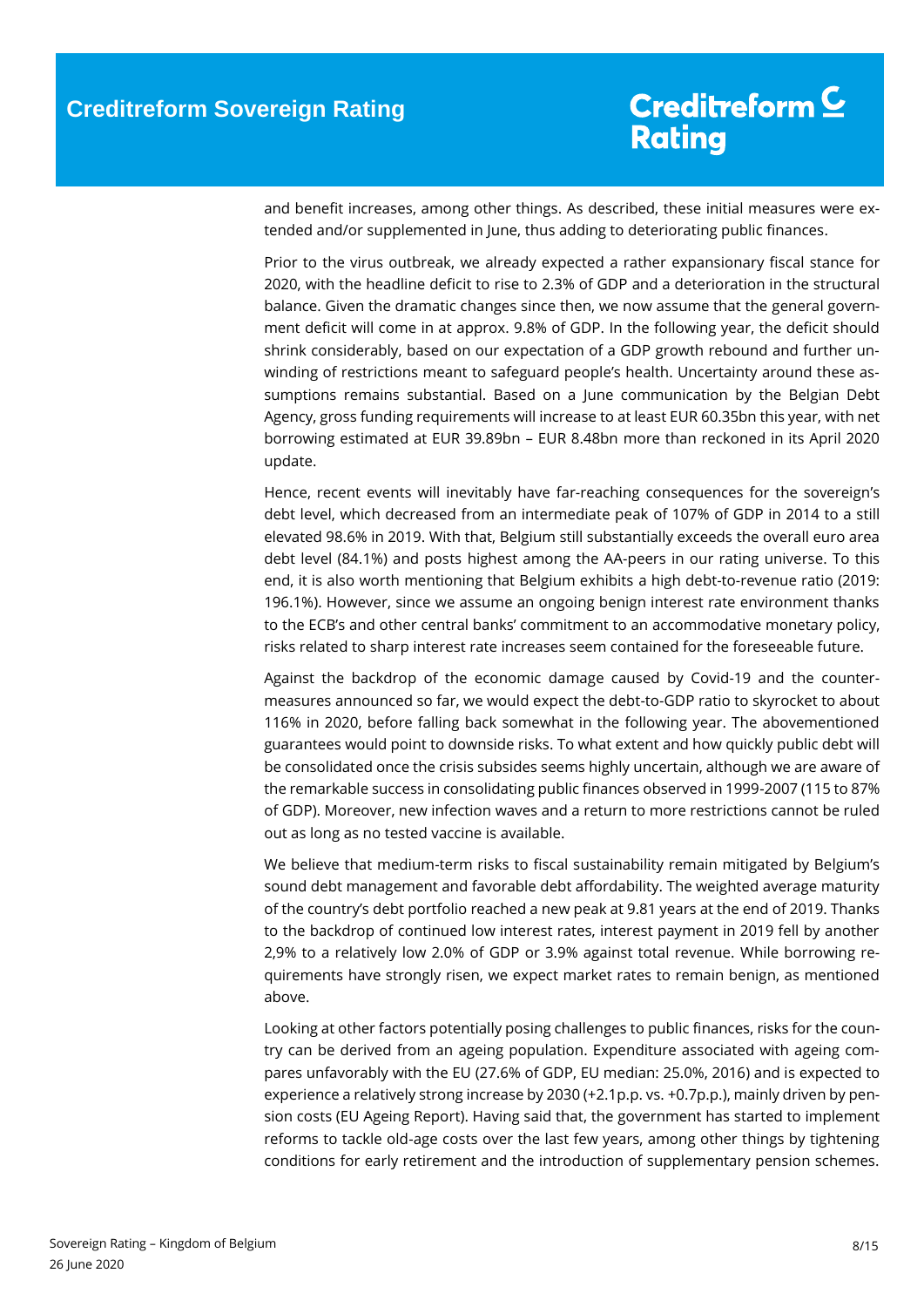Also, there are plans to lift the retirement age to 67 years by 2030. However, with a view to difficulties in government formation, disagreement among social partners, and certainly to the acute pandemic risks requiring attention, a clear focus on these structural issues and decisive implementation seems less likely at present.

Turning to the banking sector, with assets amounting to about 230% of GDP ranging in the middle-field among the EU countries, there appear to be no immediate risks to the fiscal outlook. With a CET1-ratio of 16.3% in Q4-19 (EBA data) and non-performing loans at a relatively low 2.0%, important metrics point to a generally healthy condition. Having said that, profitability remains under pressure in the context of persistently low interest rates, compounded by a comparatively high banking tax. Besides, the overall still solid picture in the banking sector could worsen in the event of a high number of insolvencies and job losses as a consequence of the corona crisis. As mentioned further above, private debt is at an elevated level; moreover, we observe vivid credit growth, in particular with regard to lending for house purchases, which in the first four months of 2020 exhibited double-digit annual growth rates (April: 11.8%). This leaves banks also potentially more vulnerable to sudden drops in house prices, which have lately evolved dynamically, although the 3-year growth rate (Q4-19: 11.2%, ECB data) remains below levels observed for the euro area as a whole (14.1%), and various estimates on possible overvaluation do not yield a clear answer.

### <span id="page-8-0"></span>Foreign Exposure

Risks pertaining to Belgium's external position continue to appear limited at this stage, as the country commands a strong and sustained net credit position. Belgium's highly positive net international investment position (NIIP) increased to 47.2% of GDP in 2019 (2018: 38.1% of GDP), chiefly driven by a more positive direct investment balance resulting from higher net outflows, which also highlights recent volatility in this component. Apart from this, it seems worth noting that Belgian net external debt turned positive in 2019 (8.2% of GDP) for the first time since at least 2005 (Eurostat data). We would reiterate that intra-group lending, a comparatively stable funding source, continues to temper somewhat risks with regard to external liabilities.

The country's current account remained in moderate deficit in 2019 (-1.2% of GDP, 2018: -1.4%), following a phase of moderate surpluses between 2013 and 2017 that came to an end on the back of more or less erased surpluses in the services trade and primary income balances. The latter seems partly linked to outflows related to activities by multinational enterprises. Last year saw both goods and services trades at a nearly balanced position. The primary income surplus shrank further, leaving the secondary income balance (-1.4% of GDP) to dominate the overall current account position. Looking ahead, while exports and imports still registered growth in this year's first quarter, Q2 could see strong declines in both components, followed by some recovery in the second half of the year. Overall, we would expect the current account deficit to stay relatively close to current levels.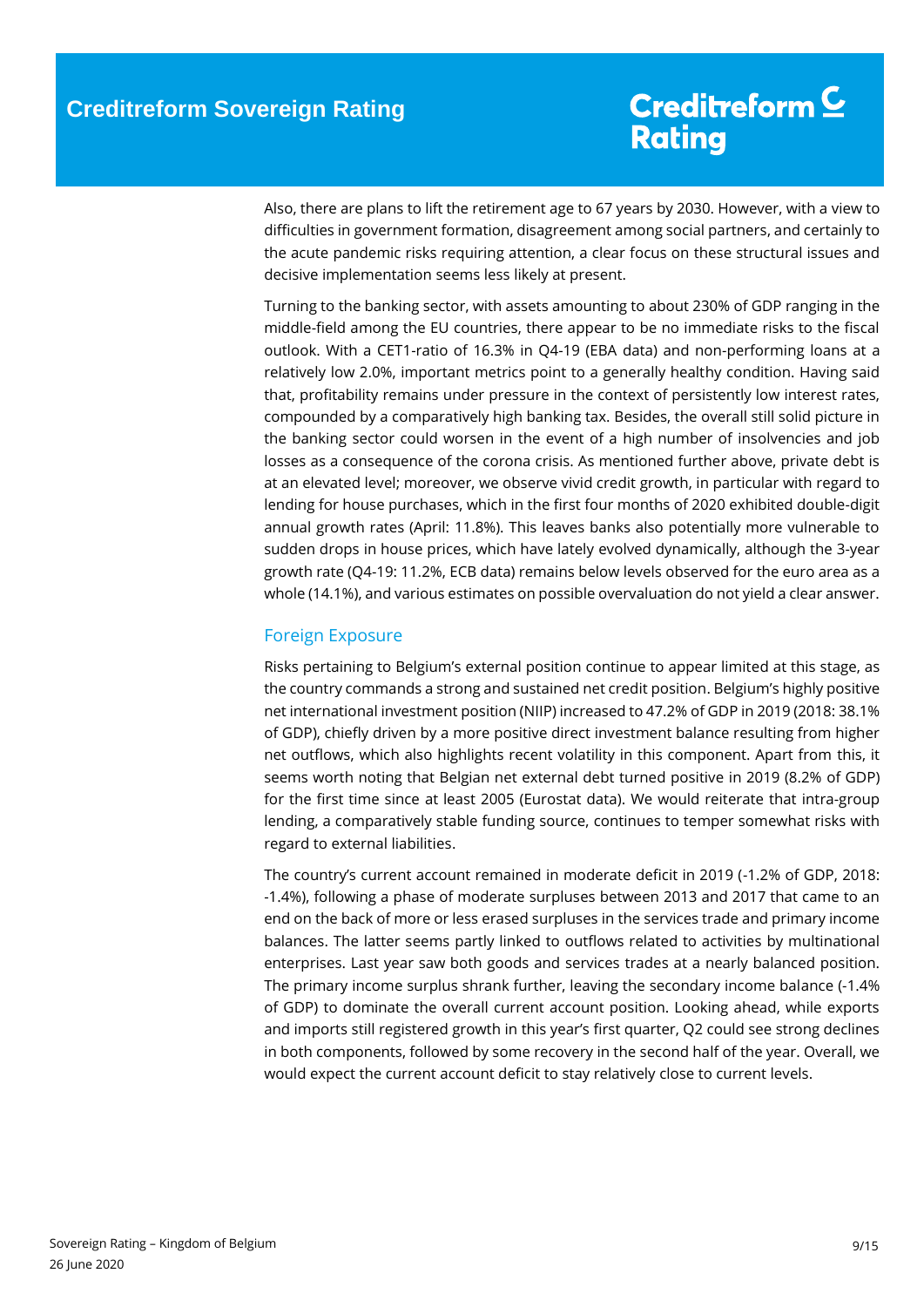### <span id="page-9-0"></span>**Rating Outlook and Sensitivity**

Our rating outlook for Belgium's long-term credit ratings is negative, as we assume that the risk situation underlying the key factors affecting sovereign credit risk is likely to deteriorate. To this end, we would currently abstain from providing some forward guidance on the time frame underlying this outlook, owing to the high degree of unknowns surrounding the pandemic.

We could lower our ratings if the assumed economic recovery disappoints in terms of scope and timing and, partly related to that, fiscal metrics fail to improve, with the public debt ratio remaining high over the medium term. A new wave of infections requiring the reintroduction of lockdowns could prompt such a scenario. A negative rating action could also be triggered if the economic fallout proves stronger and more protracted than currently expected, leaving the labor market in a more critical state. Economic and fiscal prospects may be adversely affected by a protracted period of political uncertainty, with a caretaker government that struggles with obtaining parliamentary majorities for policies addressing reform needs beyond the acute corona phase.

We could consider a positive rating action if an economic recovery surprises with its strength, so that the extent of lost output is lower than expected, or if we see a credible commitment to sustained medium-term fiscal consolidation, ideally against the backdrop of broader political consensus.

### **Analysts**

Primary Analyst Fabienne Riefer Sovereign Credit Analyst f.riefer@creditreform-rating.de +49 2131 109 1462

Chair Person Benjamin Mohr Head of Sovereign Ratings b.mohr@creditreform-rating.de +49 2131 109 5172

### <span id="page-9-1"></span>**Ratings\***

| Long-term sovereign rating                       | AA /negative |
|--------------------------------------------------|--------------|
| Foreign currency senior unsecured long-term debt | AA /negative |
| Local currency senior unsecured long-term debt   | AA /negative |
| *) Unsolicited                                   |              |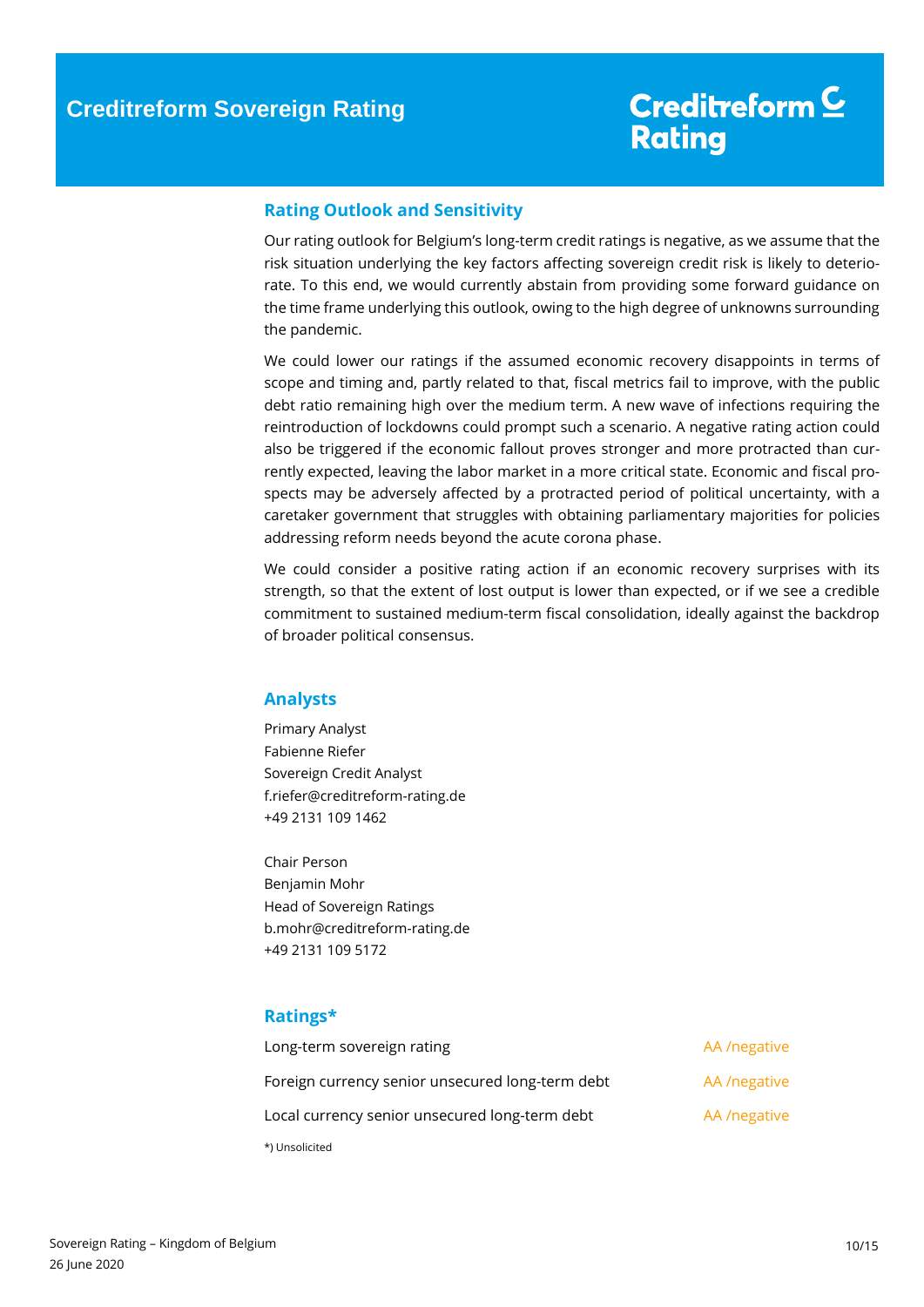#### <span id="page-10-0"></span>**Economic Data**

| [in %, otherwise noted]               | 2014   | 2015   | 2016   | 2017   | 2018   | 2019   | 2020e  |
|---------------------------------------|--------|--------|--------|--------|--------|--------|--------|
| Real GDP growth                       | 1.6    | 2.0    | 1.5    | 1.9    | 1.5    | 1.4    | $-9.5$ |
| GDP per capita (PPP, USD)             | 43.413 | 44.404 | 45,218 | 46.701 | 48,327 | 49,529 | n.a.   |
| HICP inflation rate, y-o-y change     | 0.5    | 0.6    | 1.8    | 2.2    | 2.3    | 1.2    | 0.3    |
| Default history (years since default) | n.a.   | n.a.   | n.a.   | n.a.   | n.a.   | n.a.   | n.a.   |
| Life expectancy at birth (years)      | 81.4   | 81.1   | 81.5   | 81.6   | 81.7   | n.a.   | n.a.   |
| Fiscal balance/GDP                    | $-3.1$ | $-2.4$ | $-2.4$ | $-0.7$ | $-0.8$ | $-1.9$ | $-9.8$ |
| Current account balance/GDP           | 0.8    | 1.4    | 0.6    | 1.2    | $-1.4$ | $-1.2$ | n.a.   |
| External debt/GDP                     | 257.1  | 255.5  | 277.0  | 256.0  | 241.8  | 248.2  | n.a.   |

<span id="page-10-1"></span>Source: International Monetary Fund, Eurostat, own estimates

#### **ESG Factors**

While there is no universal and commonly agreed typology or definition of environment, social, and governance (ESG) criteria, Creditreform Rating views ESG factors as an essential yardstick for assessing the sustainability of a state. Creditreform Rating thus takes account of ESG factors in its decision-making process before arriving at a sovereign credit rating. In the following, we explain how and to what degree any of the key drivers behind the credit rating or the related outlook is associated with what we understand to be an ESG factor, and outline why these ESG factors were material to the credit rating or rating outlook.

For further information on the conceptual approach pertaining to ESG factors in public finance and the relevance of ESG factors to sovereign credit ratings and to Creditreform Rating credit ratings more generally, we refer to the basic documentation, which lays down key principles of [the impact of ESG factors on credit ratings.](https://www.creditreform-rating.de/en/about-us/regulatory-requirements.html?file=files/content/downloads/Externes%20Rating/Regulatorische%20Anforderungen/EN/Ratingmethodiken%20EN/The%20Impact%20of%20ESG%20Factors%20on%20Credit%20Ratings.pdf)



#### **ESG Factor Box**

The governance dimension plays a pivotal role in forming our opinion on the creditworthiness of the sovereign. As the World Bank's Worldwide Governance Indicators Rule of Law, Government Effectiveness, Voice and Accountability, and Control of corruption have a material impact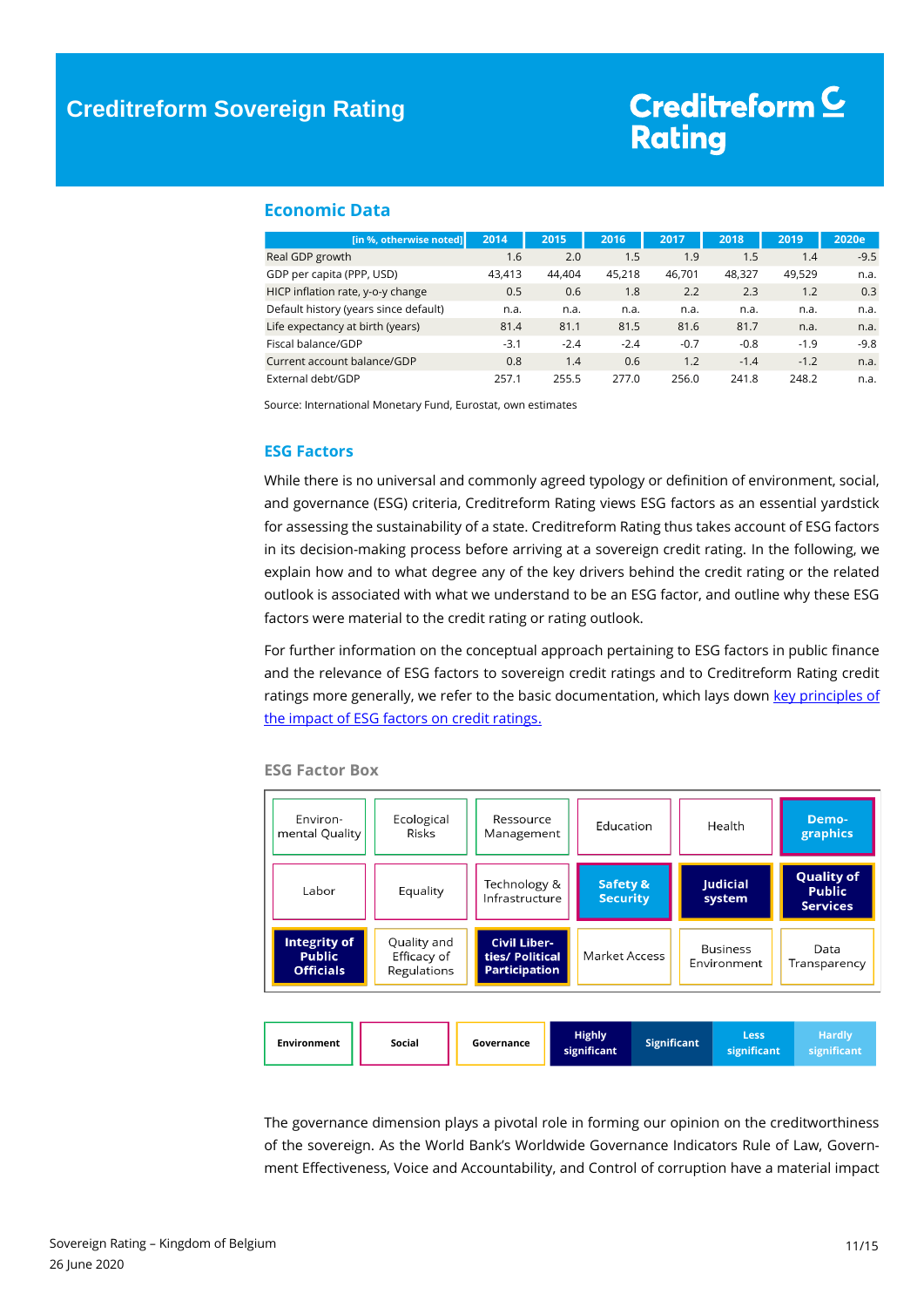on Creditreform Rating's assessment of the sovereign's institutional set-up, which we regard as a key rating driver, we consider the ESG factors 'Judicial System and Property Rights', 'Quality of Public Services and Policies', 'Civil Liberties and Political Participation', and 'Integrity of Public Officials' as highly significant to the credit rating.

The social dimension plays an important role in forming our opinion on the creditworthiness of the sovereign. Indicators or projections providing insight into likely demographic developments and related costs represent a social component affecting our rating or adjustments thereof. Hence, we regard the ESG factor 'Demographics' as less significant in our ESG framework. What is more, protracted difficulties in government formation due to the complex political structure and strong regional identities would touch upon the social dimension as well, which is reflected among other things by the WGI "Political Stability" and "Government Effectiveness" and would ultimately affect fiscal performance, so that we regard the ESG factor 'Safety and Security' as less significant.

While Covid-19 may have significant adverse effects on several components in our ESG factor framework in the medium to long term, it has not been visible in the relevant metrics we consider in the context of ESG factors – though it has a significant bearing concerning economic prospects and public finances. To be sure, we will follow ESG dynamics closely in this regard.

### <span id="page-11-0"></span>**Appendix**

| <b>Event</b>          | <b>Publication Date</b> | <b>Rating /Outlook</b> |
|-----------------------|-------------------------|------------------------|
| <b>Initial Rating</b> | 30.09.2016              | AA- /stable            |
| Monitoring            | 28.07.2017              | AA-/positive           |
| Monitoring            | 01.06.2018              | AA /stable             |
| Monitoring            | 28.06.2019              | AA /stable             |
| Monitoring            | 26.06.2020              | AA /negative           |

#### **Rating History**

#### **Regulatory Requirements**

In 2011 Creditreform Rating AG (CRAG) was registered within the European Union according to EU Regulation 1060/2009 (CRA-Regulation). Based on the registration Creditreform Rating AG is allowed to issue credit ratings within the EU and is bound to comply with the provisions of the CRA-Regulation.

This sovereign rating is an unsolicited credit rating. Neither the rated sovereign nor a related third party participated in the credit rating process. Creditreform Rating AG had no access to the accounts, representatives or other relevant internal documents for the rated entity or a related third party. Between the disclosure of the credit rating to the rated entity and the public disclosure no amendments were made to the credit rating.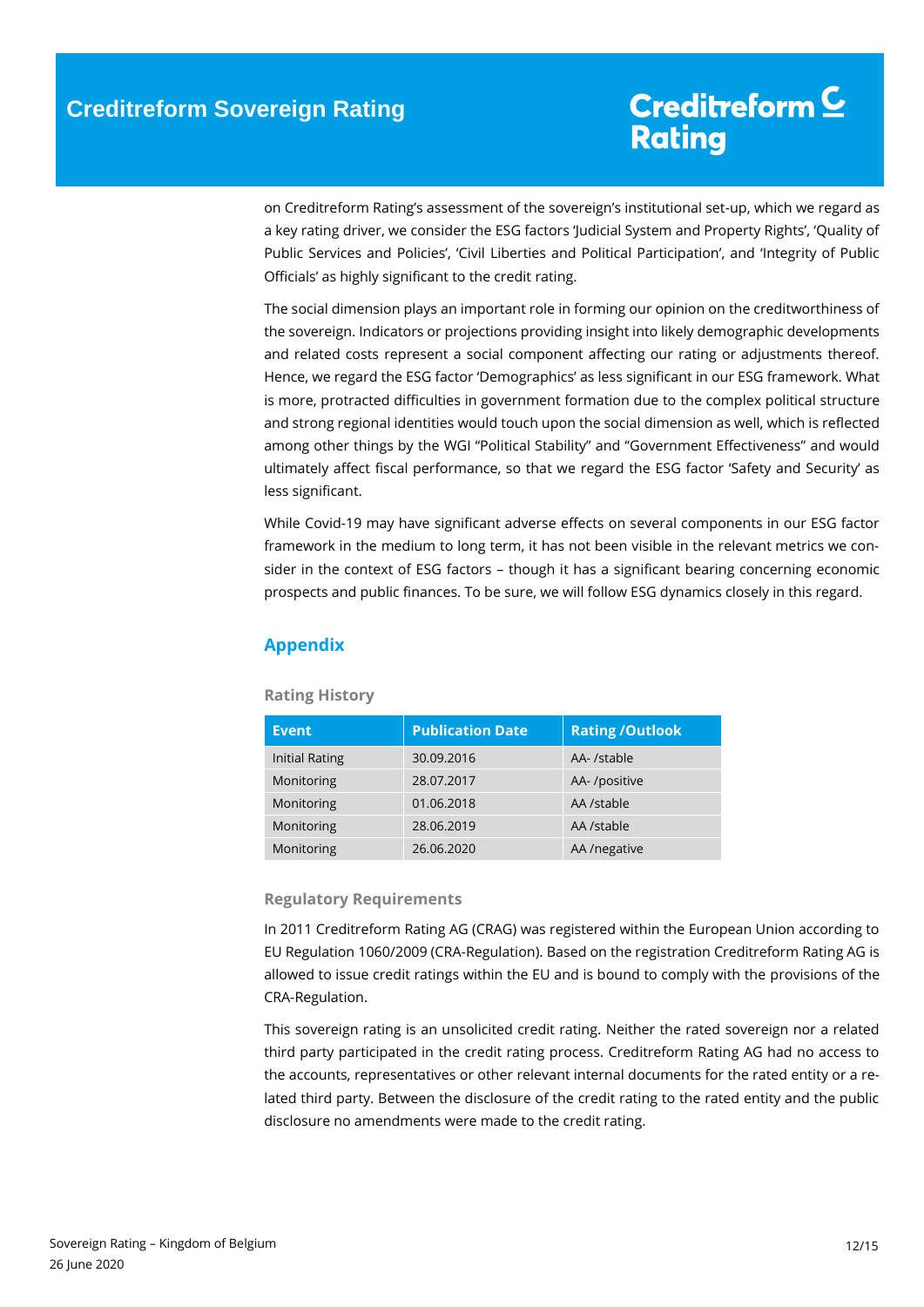| Unsolicited Credit Rating                              |     |
|--------------------------------------------------------|-----|
| With Rated Entity or Related Third Party Participation | NΟ  |
| With Access to Internal Documents                      | NO. |
| <b>With Access to Management</b>                       | NΩ  |

The rating was conducted on the basis of CRAG's ["Sovereign Ratings" methodology](https://www.creditreform-rating.de/en/about-us/regulatory-requirements.html?file=files/content/downloads/Externes%20Rating/Regulatorische%20Anforderungen/EN/Ratingmethodiken%20EN/Rating%20Methodology%20Sovereign%20Ratings.pdf) (v1.2, July 2016) in conjunction with its basic document ["Rating Criteria and Definitions"](https://www.creditreform-rating.de/en/about-us/regulatory-requirements.html?file=files/content/downloads/Externes%20Rating/Regulatorische%20Anforderungen/EN/Ratingmethodiken%20EN/CRAG%20Rating%20Criteria%20and%20Definitions.pdf) (v1.3, January 2018). CRAG ensures that methodologies, models and key rating assumptions for determining sovereign credit ratings are properly maintained, up-to-date, and subject to a comprehensive review on a periodic basis. A complete description of CRAG´s rating methodologies and basic document "Rating Criteria and Definitions" is published on our [website.](https://www.creditreform-rating.de/en/about-us/regulatory-requirements.html)

To prepare this credit rating, CRAG has used the following substantially material sources: International Monetary Fund, World Bank, Organization for Economic Co-operation and Development, Eurostat, European Commission, European Banking Authority, European Central Bank, World Economic Forum, Blavatnik School of Government, National Bank of Belgium, Statbel, Belgian Debt Agency, Ministry of Finance.

A Rating Committee was called consisting of highly qualified analysts of CRAG. The quality and extent of information available on the rated entity was considered satisfactory. The analysts and committee members declared that the rules of the Code of Conduct were complied with. No conflicts of interest were identified during the rating process that might influence the analyses and judgements of the rating analysts involved or any other natural person whose services are placed at the disposal or under the control of Creditreform Rating AG and who are directly involved in credit rating activities or approving credit ratings and rating outlooks. The analysts presented the results of the quantitative and qualitative analyses and provided the Committee with a recommendation for the rating decision. After the discussion of the relevant quantitative and qualitative risk factors, the Rating Committee arrived at a unanimous rating decision. The weighting of all risk factors is described in CRAG´s "Sovereign Ratings" methodology. The main arguments that were raised in the discussion are summarized in the "Reasons for the Rating Decision".

As regards the rating outlook, the time horizon is provided during which a change in the credit rating is expected. This information is available within the credit rating report. There are no other attributes and limitations of the credit rating or rating outlook other than displayed on the CRAG website. In case of providing ancillary services to the rated entity, CRAG will disclose all ancillary services in the credit rating report.

The date at which the credit rating was released for distribution for the first time and when it was last updated including any rating outlooks is indicated clearly and prominently in the rating report; the first release is indicated as "initial rating"; other updates are indicated as an "update", "upgrade or downgrade", "not rated", "affirmed", "selective default" or "default".

In accordance with Article 11 (2) EU-Regulation (EC) No 1060/2009 registered or certified credit rating agency shall make available in a central repository established by ESMA information on its historical performance data, including the ratings transition frequency, and information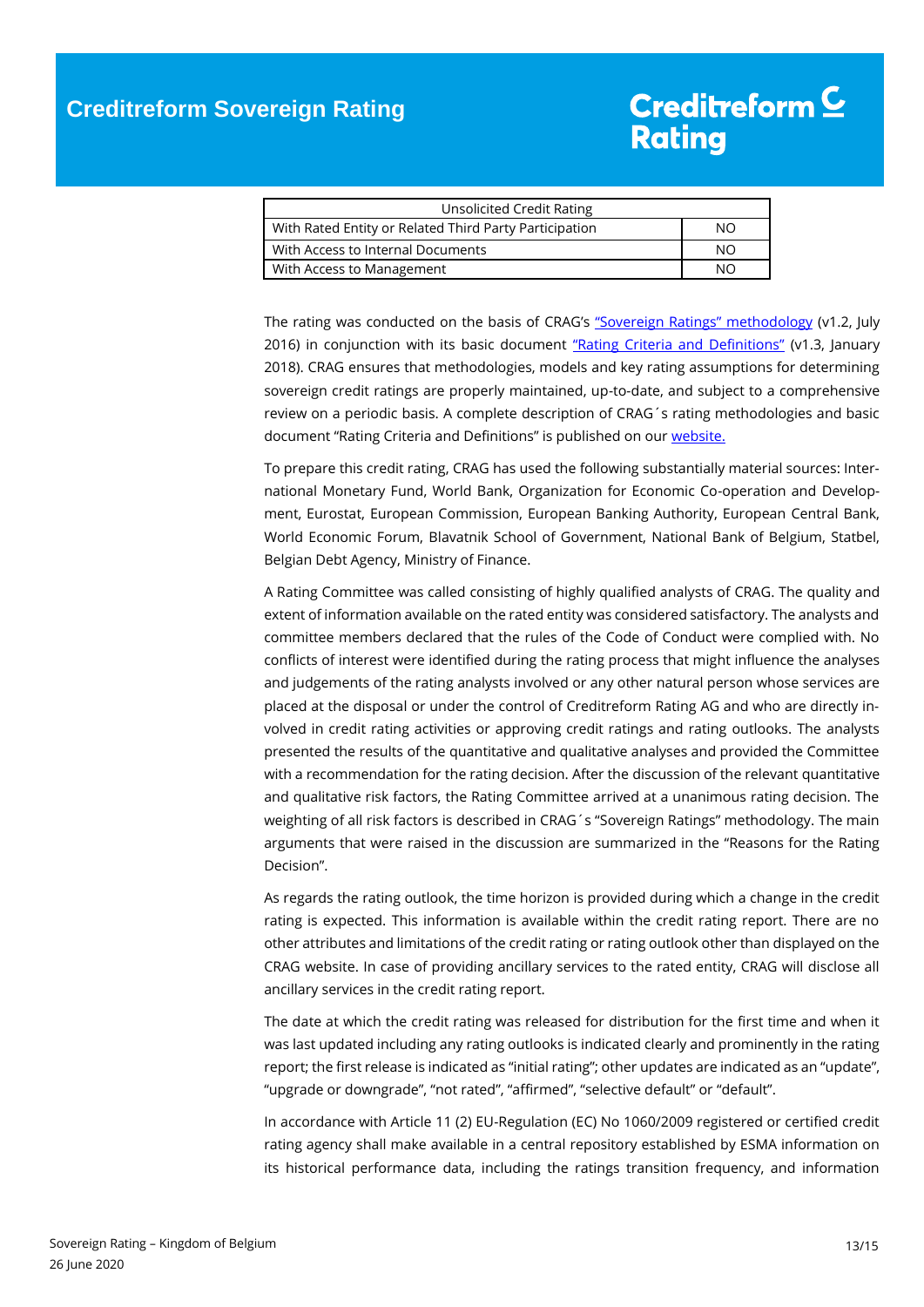about credit ratings issued in the past and on their changes. Requested data are available on the ESMA website[: https://cerep.esma.europa.eu/cerep-web/statistics/defaults.xhtml.](https://cerep.esma.europa.eu/cerep-web/statistics/defaults.xhtml)

An explanatory statement of the meaning of each rating category and the definition of default are available in the credit rating methodologies disclosed on the website.

#### **Disclaimer**

Any rating issued by Creditreform Rating AG is subject to the Creditreform Rating AG Code of Conduct which has been published on the web pages of Creditreform Rating AG. In this Code of Conduct, Creditreform Rating AG commits itself – systematically and with due diligence – to establish its independent and objective opinion as to the sustainability, risks and opportunities concerning the entity or the issue under review.

When assessing the creditworthiness of sovereign issuers, Creditreform Rating AG relies on publicly available data and information from international data sources, governments and national statistics. Creditreform Rating AG assumes no responsibility for the true and fair representation of the original information.

Future events are uncertain, and forecasts are necessarily based on assessments and assumptions. Hence, this rating is no statement of fact but an opinion. Neither should these ratings be construed as recommendations for investors, buyers or sellers. They should only be used by market participants (entrepreneurs, bankers, investors etc.) as one factor among others when arriving at investment decisions. Ratings are not meant to be used as substitutes for one's own research, inquiries and assessments. Thus, no express or implied warranty as to the accuracy, timeliness or completeness for any purpose of any such rating, opinion or information is given by Creditreform Rating AG in any form or manner whatsoever. Furthermore, Creditreform Rating AG cannot be held liable for the consequences of decisions made on the basis of any of their ratings.

This report is protected by copyright. Any commercial use is prohibited without prior written permission from Creditreform Rating AG. Only the full report may be published in order to prevent distortion of the report's overall assessment. Excerpts may only be used with the express consent of Creditreform Rating AG. Publication of the report without the consent of Creditreform Rating AG is prohibited. Only ratings published on the Creditreform Rating AG web pages remain valid.

Creditreform Rating AG